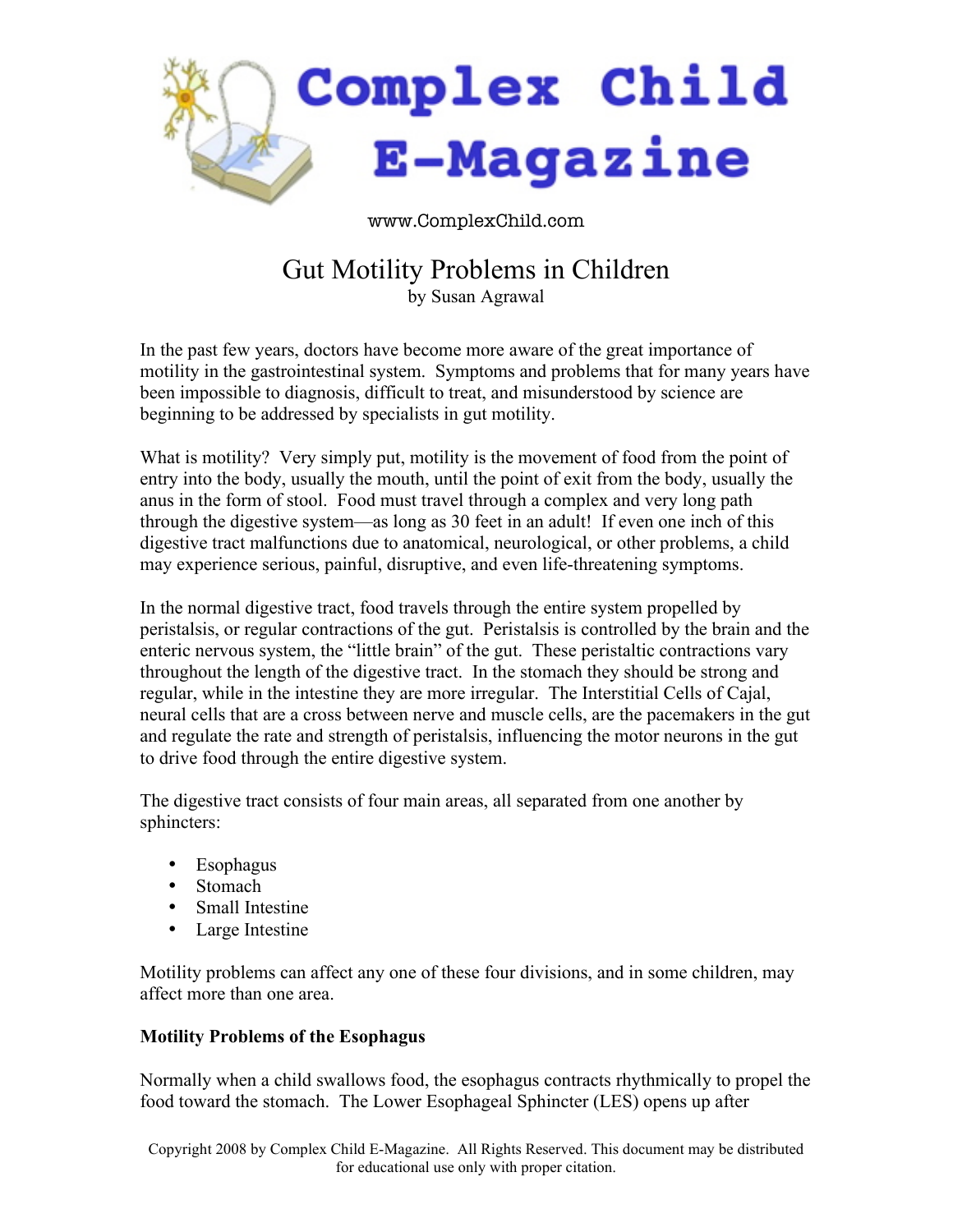swallowing to allow food into the stomach and then quickly closes back up to prevent reflux. Motility problems can affect the swallow, esophageal contractions, or the function of the LES.

To determine if a child has an esophageal motility problem, a doctor may order a Swallow Study, a test that takes live X-rays using fluoroscopy to watch how effectively a child swallows and how food or formula progresses from the mouth to the stomach. A more sophisticated test, Esophogeal Manometry, can measure the contractions within the esophagus using a tube threaded through the nostril and into the esophagus.

**Dysphagia**, or ineffectual swallowing, is a motility problem that is relatively common in children with neurological impairments, anatomical abnormalities, and a variety of other conditions. Some children do not have the muscle coordination or strength to swallow properly, causing food to stick in the esophagus or to be aspirated into the lungs. This type of motility problem may be helped with speech therapy or VitalStim therapy to help develop and coordinate the muscles needed for swallowing. Other children have spasms or uncoordinated contractions of the esophagus that can lead to vomiting, a feeling of food stuck in the esophagus, and pain. While more difficult to treat, esophageal spasms may be helped by anti-spasmodic medications or medications that relax the nerves in the gut.

**Achalasia** is another esophageal motility problem characterized by an absence of contractions in the esophagus and an inability of the LES to relax and allow food into the stomach. Symptoms include vomiting, reflux, food sticking in the esophagus, pain, and weight loss. Achalasia is very difficult to treat, and often requires either surgery to open the LES or botox injections to relax it. Sometimes medications like beta blockers may be helpful as well.

**Gastroesophageal reflux disease** (GERD) is also a considered a motility disorder, especially when it results from frequent relaxations of the LES or a weak LES. Stomach contents reflux back into the esophagus and may cause burning, passive spitting up, respiratory problems, and pain. GERD is typically treated with medications that reduce the acid levels of gastric contents, and lifestyle changes such as raising the head of the bed, avoiding acidic foods, or eating smaller meals. In severe cases, surgery may be performed to tighten the LES. This surgery, called fundoplication, is only for children who have life-threatening reflux.

#### **Motility Problems of the Stomach**

In a normal GI tract, the stomach contracts and uses acid to break down food into a liquid that can pass through the pyloric valve and into the small intestine. The upper and lower parts of the stomach actually contract separately. The lower part of the stomach contracts rhythmically approximately every 20 seconds to break up food into small pieces, while the upper part of the stomach relaxes with each swallow to accommodate food and to help empty the stomach. Once food is broken down, the pylorus opens up and allows passage of the gastric contents into the small intestine.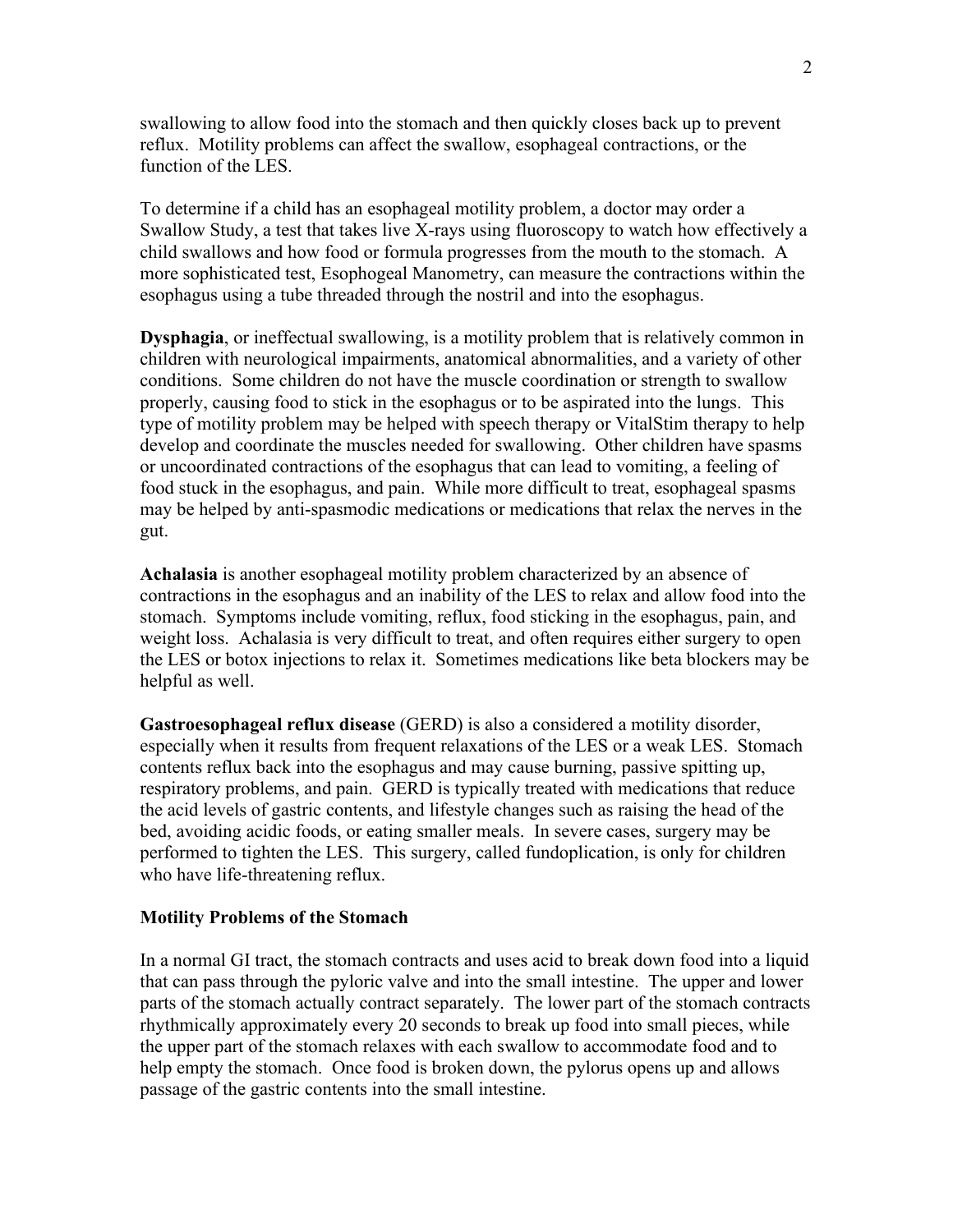A child with suspected motility problems of the stomach may have a test called a Gastric Emptying Scan. This test involves swallowing food or formula with a radioactive isotope in it. A nuclear medicine scanner takes pictures for approximately two hours to see how long the stomach takes to empty. A more sophisticated test, antroduodenal manometry, uses a tube placed through the nose or a G-tube to measure the contractions of the stomach.

**Delayed Gastric Emptying (Gastroparesis)** is one of the most common motility disorders, and involves slow emptying of the stomach due to a variety of causes. In some children, the pylorus does not open spontaneously or frequently enough. Other children have weak peristalsis or stomach contractions that are not effective in pushing food into the small intestine. Some children also have dysmotility, or contractions that are not rhythmic or are disorganized. Gastroparesis may range from mild to extremely severe. In mild cases, treatment with pro-motility medications like Reglan, Bethanechol, or lowdose Erythromycin may be helpful. Some children require a Pyloroplasty, a surgery to open the pylorus, or botox injections into the pylorus to relax it. Children with dysmotility may be treated with anti-spasmodic medications or medications that relax the nerves in the gut. Gastroparesis often has a neurological cause, but may also result from viruses (post-viral gastroparesis), anatomical abnormalities, and unknown causes. Severe gastroparesis may require tube feedings into the small intestine to avoid use of the stomach or even IV fluids and nutrition.

**Rapid Gastric Emptying (Dumping Syndrome)** is the exact opposite of gastroparesis it is the rapid movement of undigested gastric contents into the small intestine. There are two types of dumping: early dumping that occurs during or shortly after a meal, and late dumping that occurs 1-3 hours after a meal. Early dumping is characterized by diarrhea, cramping, nausea, vomiting, fatigue, and dizziness. Late dumping can lead to problems with blood sugar regulation, dizziness, paleness, sweating, and weakness. The most common cause of dumping is surgery to the stomach, including pyloroplasty, though some children may have more functional reasons for dumping. In most cases, dumping can be treated with dietary changes, including eating smaller meals, not drinking while eating, avoiding high sugar foods, adding fat, fiber, or protein to the diet, or adding cornstarch to feeds to help counter blood sugar problems. Medication may also be helpful for some children.

#### **Motility Problems of the Small Intestine**

The normal motility of the small intestine is complicated and involves a wide variety or both regular and irregular contractions that ultimately move food down into the large intestine. It takes roughly one and a half to five hours for a meal to move through the small intestine.

Children who are suspected of having motility problems of the small intestine are usually diagnosed using manometry testing along with other standard GI tests such as endoscopy and bloodwork.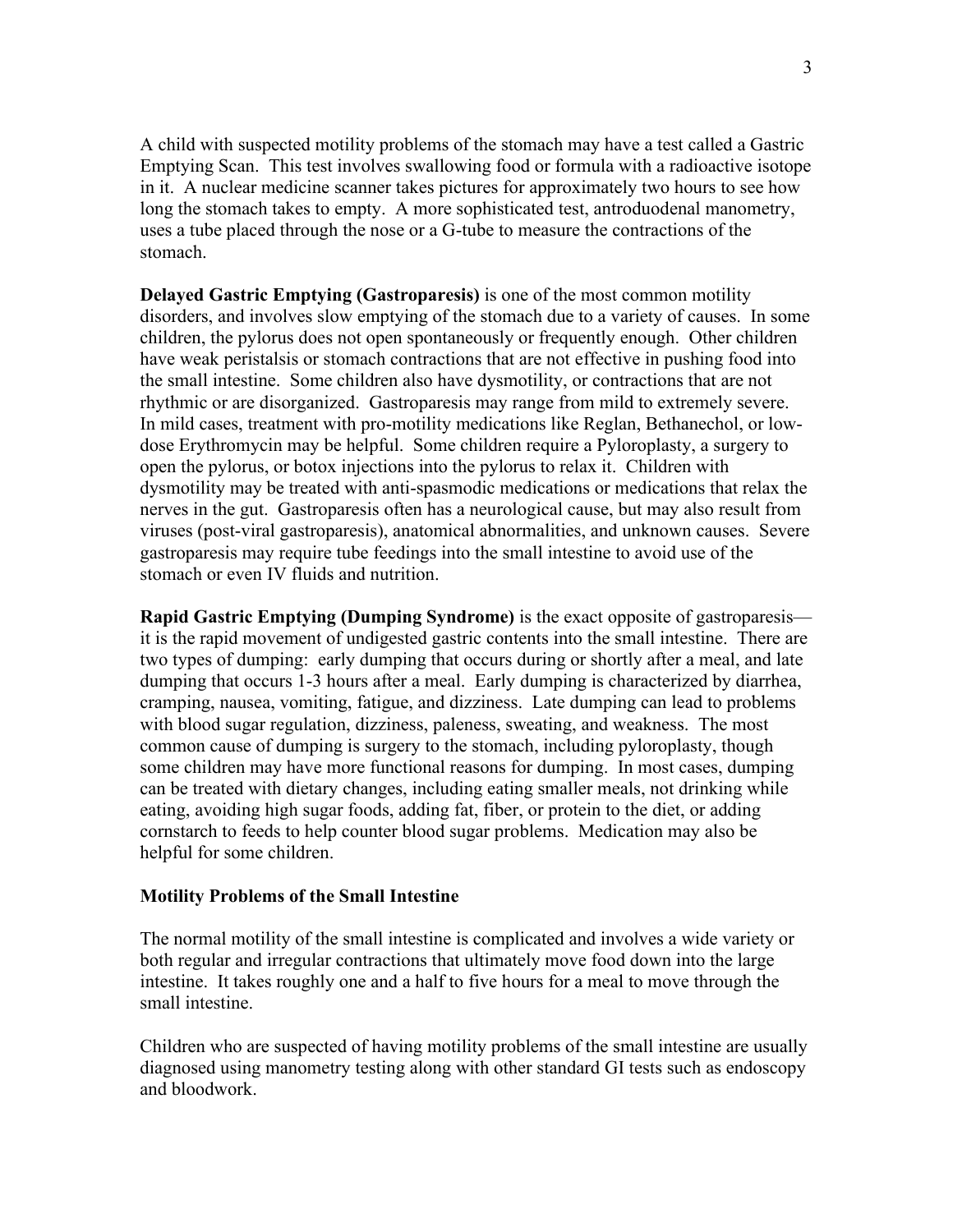**Chronic Intestinal Pseudo-Obstruction or Intestinal Dysmotility** is the name given to most motility problems of the small intestine, regardless of cause. These fall into two main categories: motility problems that affect the muscles and result in weak or absent contractions, or motility problems that affect the nerves and result in uncontrolled or unsynchronized peristalsis. Weak or absent contractions are often caused by connective tissue disorders, while uncoordinated contractions are more likely neurological in nature. In either case, the intestine acts as if it is obstructed by something mechanical; however, no actual obstruction exists. Symptoms include pain, vomiting, diarrhea, constipation, and feeding disorders. Another common problem is bacterial overgrowth that develops because the "housekeeper" waves that normally flush bacteria out of the intestine are disrupted. While Intestinal Dysmotility can be difficult to treat, many children benefit from dietary changes or tube feedings, along with antibiotic treatment for bacterial overgrowth. Children with severe disease may require IV nutrition, surgery to remove diseased intestine, or even intestinal transplant.

### **Motility Problems of the Large Intestine, Rectum, and Anus**

In the normal digestive tract, food remains in the large intestine for a very long time, as long as 30 hours. The primary role of the large intestine is to reabsorb water back into the body, and most of the contractions in the large intestine are small, uncoordinated movements designed to help with this reabsorption. Six to eight times a day, a strong contraction occurs, pushing intestinal contents toward the rectum and often leading to a bowel movement.

Anorectal and colonic manometry are the primary tests used to identify motility problems in the large intestine. Barium enemas and rectal biopsy may also be helpful in diagnosing certain motility disorders of the large intestine.

**Hirschsprung's Disease** is an uncommon motility problem marked by an absence of nerve cells in the walls of the rectum or colon. This condition is present at birth and can be hereditary. Without the necessary nerve cells, intestinal contractions cannot occur, and stool remains trapped in the large intestine, called obstruction. Not passing meconium, constipation, and vomiting are common symptoms. Treatment is primarily surgical, with the removal of affected tissue from the bowel.

**Constipation** is a very common motility problem of the large intestine resulting in infrequent, large, or painful stools. Some children may simply have difficulty passing stools despite normal motility, due to size or hardness of the stool. Other children have decreased motility in the intestine and difficulty in passing stools. In some children, the anus is unable to relax or they have trouble coordinating the process of releasing stool (outlet obstruction type constipation). Children with large or hard stools may benefit from laxatives or enemas, as well as dietary changes to increase the water and fiber content of their stool. Children with decreased intestinal motility or problems with the anal sphincter are more difficult to treat. Laxatives and enemas may help some children, while others may need surgical intervention to help manage their constipation.